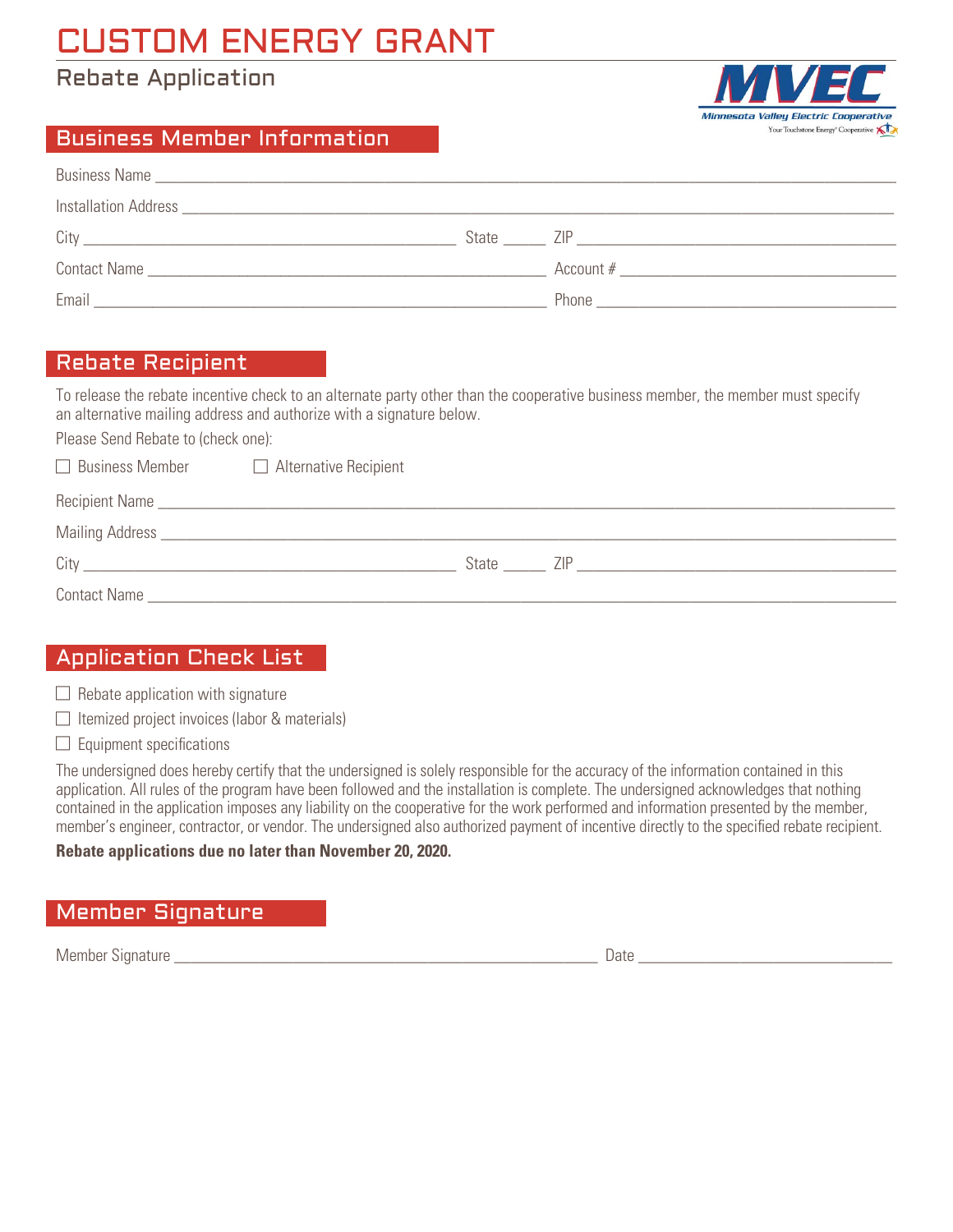# CUSTOM ENERGY GRANT

## Rules & Information

#### Warranty Information

Rebate qualifications do not imply any representation or warranty of such equipment, design or installation by the cooperative. The cooperative shall not be responsible or liable for any personal injury or property damage caused by this equipment. The cooperative does not guarantee that a specific level of energy or cost savings will result from the implementation of energy conservation measures or the use of products funded under this program. In no event shall the cooperative be liable for any incidental or consequential damages.

#### General Program Rules

- 1. Installation must be complete before application is submitted and funds are issued.
- 2. Members and vendors must submit itemized equipment invoices, rebate application, and manufacturer equipment specifications. To ensure that the equipment installed meets the cooperative's performance standards, these invoices must itemize labor charges, quantity and price of the equipment installed, as well as information regarding the manufacturer and model numbers for all equipment included in the rebate.
- 3. The cooperative reserves the right to conduct random inspections of installations.
- 4. Rebates must be applied for within 12 months of invoice date.
- 5. Project must comply with all program specific rules and qualifications.
- 6. The member is responsible for checking with the cooperative to determine funding availability and to verify program parameters.

### CONTACT US

For any questions, please contact your energy expert at:

Minnesota Valley Electric Cooperative 125 Minnesota Valley Electric Drive Jordan, MN 55352 Phone: 952.492.2313 | Toll-free: 800.282.6832 | Fax: 952.492.8281 Craig Lofdahl: craigl@mvec.net | Joe Green: joeg@mvec.net www.mvec.net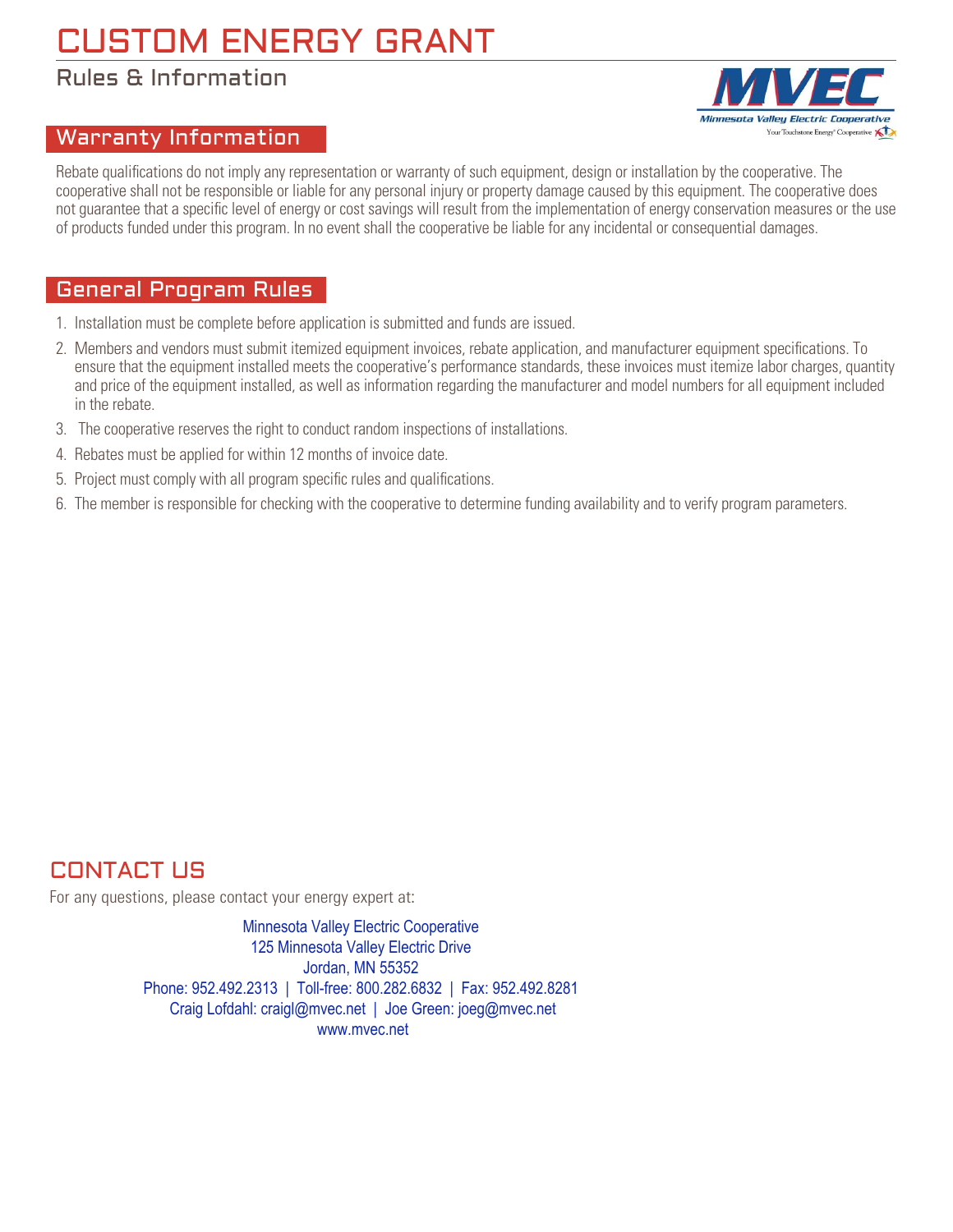# CUSTOM EFFICIENCY

# Equipment & Rebate Information

All custom projects require pre-approval

### Existing System Description

Minnesota Valley Electric Cooperative Your Touchstone Energy<sup>®</sup> Cooperative

### Proposed System Description

Project Cost **Rebate\*** Project Cost After Rebate Rebate Information requires cooperative pre-approval Coincidental kW saved **Annual kWh** saved